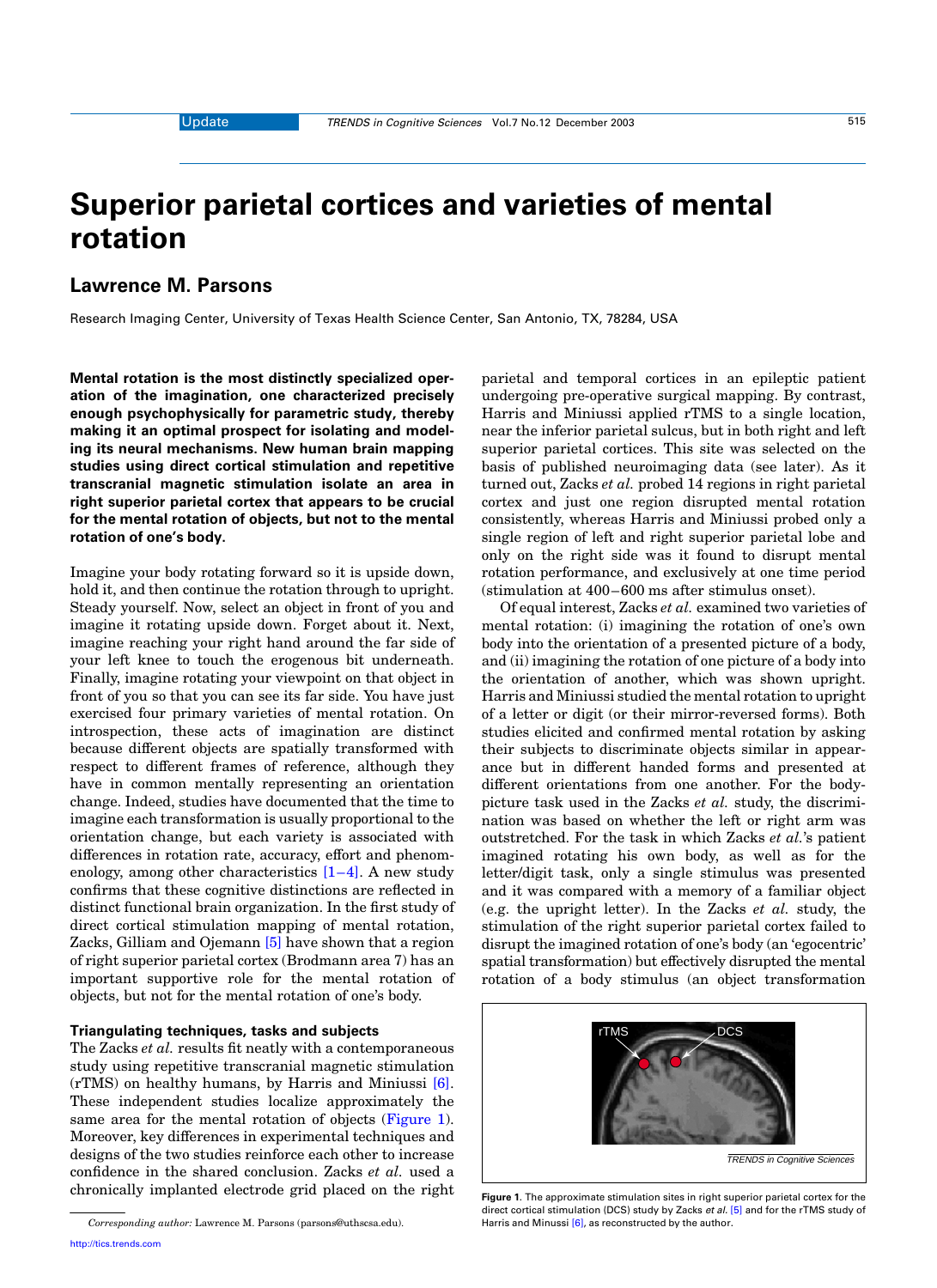<span id="page-1-0"></span>without an egocentric transformation). This result is in agreement with the disruption of the mental rotation of a letter or digit caused by rTMS stimulation to approximately the same region in the Harris and Miniussi study.

It is also significant and helpful that the two studies used different stimulation techniques, as well as enlisting subjects in different quantity and neurological condition. The neurological history of head injury and epilepsy in a single patient could diminish the validity or generality of the data acquired from that study. Then too, there is the fact that makes us wish we had gone into rocket science instead: after a focal resection of the epileptogenic brain area, which included the area where stimulation disrupted object mental rotation, the patient's performance on object mental rotation was comparable to his pre-surgical, unstimulated performance. This is where the group data from fifteen neurologically healthy volunteers yielding similar localizations (with rTMS) helps to reinforce the single patient data. And working the other way, the direct cortical stimulation mapping data back up the rTMS data, which are potentially plagued by uncertainties in targeting (targeting accuracy was not confirmed via neuroimaging) and in physiological effects.

#### Probing activation maps

These stimulation data also begin to clarify activation maps from PET and fMRI studies of mental rotations. Experiments on mental rotation of objects (not one's body) report rotation-specific activations in superior parietal cortex, as well as in occipital and temporal cortices, among several other areas [\[7–9\].](#page-2-0) The superior parietal activations appeared on left, right or both sides, suggesting that relatively small differences in stimuli, tasks or strategies across studies influenced which mechanisms became engaged in performance. By probing whether mental rotation directly depends on activated areas in superior parietal cortex, the stimulation studies begin to refine our interpretations of the maps from neuroimaging studies, which are incapable of indicating how dependent task performance is on the activated regions. Certain activated regions must be directly involved in a performance like mental rotation, but others probably have indirect supportive functions [\[10\]](#page-2-0).

Neuroimaging studies of the mental rotation of one's own body [\[11,12\]](#page-2-0) do not typically reveal rotation-specific activations in the right parietal and temporal cortices, in agreement with the Zacks et al. stimulation mapping study; rather, they detect predominantly left-sided activations [\[13\].](#page-2-0) By contrast, imagining moving one's hand (or arm) elicits activations specific to spatial transformations in lateralized somato-motor cortical areas (supplementary motor area, premotor, opercular and primary motor cortices, insula, cerebellum), as well as in occipital, temporal, and (superior and inferior) parietal cortices [\[14–17\]](#page-2-0). These differences between activation patterns for imagining rotation of one's body, one's hand, and other objects, brings into relief how the cognitive distinctions described earlier are reflected in functional brain organization.

#### [http://tics.trends.com](http://www.trends.com)

### How parietal cortex might support object mental rotation

The tasks eliciting mental rotations in these two stimulation studies require between one and two seconds of sustained effort, and have 5 major, approximately sequential, stages: (1) perceptually representing the stimulus; (2) analyzing the orientation difference between the to-berotated and target objects and using it to plan a rotation; (3) imagining the rotation until object and target are close enough to judge the match or mismatch in shape; (4) comparing the shapes to make the judgment; (5) making a response.

The information processing at each stage is distinct enough to encourage the expectation that such a mental rotation task is subserved by a distributed set of activated areas, specific areas coming into play at different stages. This prediction appears to be confirmed by recent research [\[7–9,11–17\]](#page-2-0).

In the present case, the rTMS stimulation of the right superior parietal area disrupted the mental rotation of letters and digits specifically at 400–600 ms after stimulus onset, a time period after the initial perceptual registration, but before the completion of the mental rotation, shape comparison judgment, and response [3]. Therefore, it is likely that this area of superior parietal cortex is involved in aspects of spatial-visual processing that relate the object to viewer-based or scene-based frames of reference. Neither study reports introspections by subjects about the experience of mental rotation during the interruption by the stimulation, so this data cannot yet inform ideas about function. Nevertheless, the foregoing functional interpretation is in good agreement with eventrelated potential (ERP) studies of mental rotation that consistently report orientation-sensitive negativities over parietal regions within this time frame and often on the right side  $[18-21]$ . This conclusion is also in broad agreement with accumulated evidence suggesting that different regions of right superior parietal cortex support distinct mechanisms involved in spatial cognition, multimodal association, and scene-based reference frames [\[13,22–23\].](#page-2-0)

Localizing more accurately the brain region that can interrupt object mental rotation is a significant achievement. It sharpens the basis for characterizing the dynamic interactions among distributed functional areas underlying mental rotation, and it assists in deciphering the complex mosaic of parietal functions. From here, we can look far ahead to the ultimate goal of forming a biologically realistic computational model of this area's activity, one integrating vertically across molecules, cells, distributed circuitry and psychophysics.

#### References

- 1 Parsons, L.M. (1987) Imagined spatial transformation of one's body. J. Exp. Psychol. Gen. 116, 172–191
- 2 Parsons, L.M. (1987) Imagined spatial transformation of one's hands and feet. Cogn. Psychol. 19, 178–241
- 3 Shepard, R.N. and Cooper, L.A. (1982) Mental Images and their Transformations, MIT Press
- 4 Wraga, M. et al. (2000) Updating displays after imagined object and viewer rotations. J. Exp. Psychol. Learn. Mem. Cogn. 26, 151–168
- 5 Zacks, J.M. Gilliam, F. and Ojemann, J.G. (2003) Selective disturbance